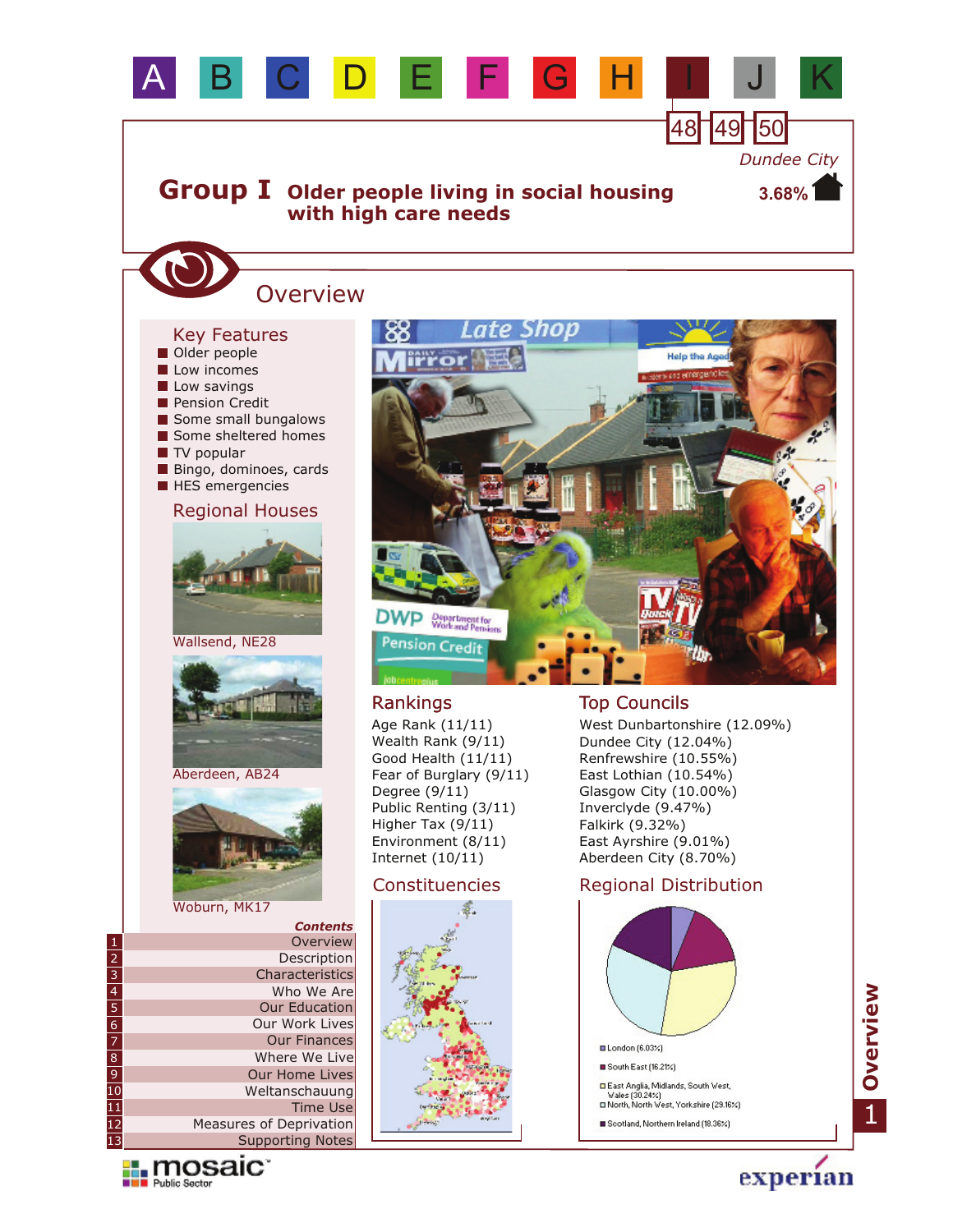

## **Group I** Older people living in social housing **with high care needs**

*Group I* consists of elderly people who are mostly reliant on state benefits, and live in housing designed by local authorities and housing associations. Some live in old people's homes or sheltered accommodation, while others live in small bungalows, set in small enclaves within larger council estates. Most of these people spend money only on the basic necessities of life.

| <b>Key Features</b>    | <b>Communication</b>   |
|------------------------|------------------------|
| Older people           | <b>Receptive</b>       |
| Low incomes            | TV                     |
| Low savings            | Post Office            |
| <b>Pension Credit</b>  | Personal contact       |
| Some small bungalows   | <b>Unreceptive</b>     |
| Some sheltered homes   | Internet               |
| TV popular             | Magazines              |
| Bingo, dominoes, cards | Broadsheet newspapers  |
| HES emergencies        | Telephone advice lines |
|                        |                        |

# Description - Public Sector Focus

Education Areas of *Group I* have an elderly population whose poor educational attainment has influenced their entire life. The proportion achieving any level of qualification is lower than the national average. Many of these people grew up in a time when education focussed mainly on establishing the basics, rather than producing formal qualifications, and with the majority of pupils leaving school at 14 or 15. Clearly few children live in these neighbourhoods. Those that do tend to reflect the characteristics of the adult population, as they only achieve moderate educational success, and very few go on to higher education.

Health The health issues of *Group I* reflect the age of the population. At their stage in life they tend not to smoke or to drink. Their diet excludes many of the elements that typically constitute either a bad diet, such as chips and burgers, or a good diet such as plentiful fresh vegetables. They spend much time in hospital for a wide range of serious conditions, and influenza and pneumonia are particularly common. When adjusting for age, this Group has above average hospital admissions rates, but significantly less than the equivalent rates for *Group F*. However, the age adjusted emergency admissions rate is over four times the national average.

Crime People in *Group I* areas generally view their neighbourhood as a nice place to live, with neighbours helping each other. They see less of the anti-social and criminal problems than any other of the poorer Mosaic groups. Their biggest fear is of mugging, although in practice most victims of crime in these neighbourhoods do not experience violence. Most offences occur in or near the home. The reassurance message and community policing is having an effect. This population feels that the police is showing an interest, by keeping the victim informed and by giving leaflets and contact phone numbers. Therefore, although the police are actually less likely to find the offender than they are in the majority of other Mosaic groups, most actually rate the police highly.

Finances Group I have few, if any, savings or investments, and very low incomes. People who have savings are particularly likely to hold them in out-of-date accounts that generate minimal interest for them and unfair profits for their financial services suppliers. *Group I* is still very much attracted to brands which were dominant many decades ago and is reluctant to switch to more recent entrants offering better value. Low levels of income result in a general reliance on the state, with many qualifying for Pension Credits in particular. Those who are yet to reach retirement age are likely to be claiming Income Support. Many claim council tax benefit. The relatively low rates of defaults on council tax payment may be partly to do with the attitudes of an elderly population, but is more likely simply reflecting that a significant proportion are not actually liable for council tax.

Environmental Issues These people are environmentally friendly simply because few drive cars, and many are frugal when it comes to spending money on heating and cooking. Additionally, many qualify for state grants to improve insulation. However, this low impact on the environment is due to circumstance, not to attitude, as many think that the world is too concerned about the environment.



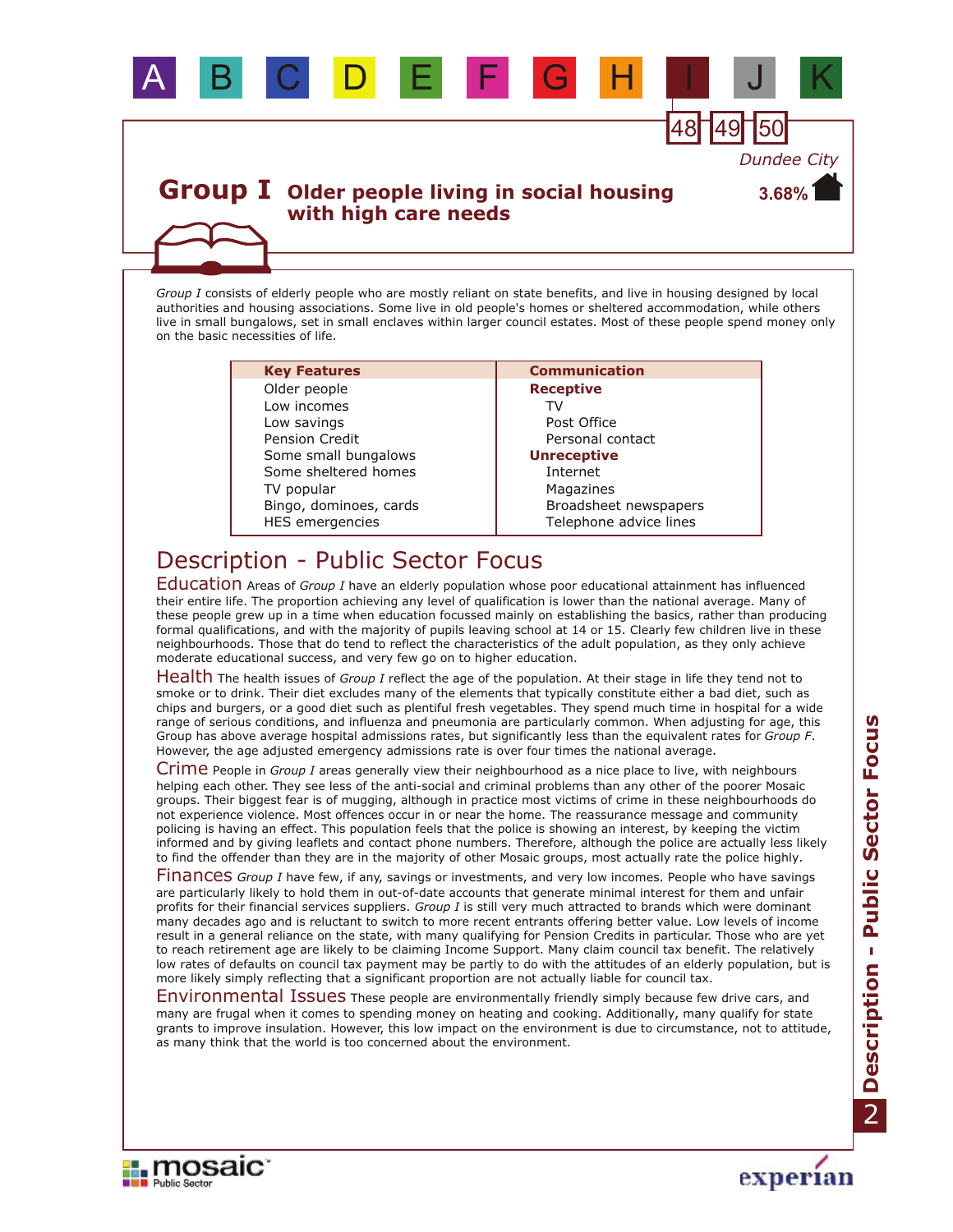

# Description - Sociology and Environment

Summary Group I consists of elderly people who are mostly reliant on state benefits, and live in housing designed by local authorities and housing associations. Some live in old people's homes or sheltered accommodation, while others live in small bungalows, set in small enclaves within larger council estates. Most of these people spend money only on the basic necessities of life.

Demography Group I is a group of people who have reached the later stages of previously independent lives and now require the support of housing and social services departments. For some of these people it may make sense for them to move from the family accommodation that they rented whilst they were bringing up their children to smaller, one storey accommodation on the same council estate. Others may have lived in walk up flats whose stairs they can no longer manage. Others, perhaps on account of the loss of a partner or the onset of physical disability may require some form of sheltered accommodation, where they can benefit from the care of a resident warden. For some the decline in their faculties may require them to move to a fully supported nursing home.

In each case, people are renting their homes from the public sector rather than owning, or using the local authority rather than private homes for accommodation. This distinction reflects differences in the levels of savings and incomes. Most people will not hold any equity, either in their homes or in financial investments, and their incomes are likely to be restricted to the basic state pension, supplemented by other welfare benefit payments. This contrasts with the circumstances of *Group J,* many of whom will benefit from company pension schemes or from annuities from earlier savings and investments.

Environment Neighbourhoods of *Group I* are mostly found as pockets within larger areas of council housing. Some take the form of high rise flats which are no longer considered suitable for the families for which they were originally built. Such blocks are now often turned over to students, sharing singles and childless couples. Elsewhere they take the form of small enclaves of single storey units within larger council estates, often specially designed, for instance with the use of ramps and the provision of small areas of private garden, for the needs of elderly residents. Elsewhere the dwellings may form part of a more organised complex in which one of the units accommodates the warden. Others may take the form of sheltered accommodation with common sitting and dining rooms.

Economy Neighbourhoods of *Group I* are dispersed throughout the UK. However there are larger concentrations in those regions of the UK, Scotland and the North East of England in particular, where the proportion of the population living in public housing is highest. Most accommodation predates the introduction of the right to buy and most people are of a generation that would not have wanted or been able to exercise this choice when it was introduced.

Consumer Values *Group I* comprises people whose memories stretch back to before the Second World War to the economic difficulties of the 1930s. Consequently, many still belong to a generation whose hardships were the result of decisions taken in far away places over which they had little control and who lived at a time when communities took collective responsibility for the welfare of their individual members. To many of this generation, contemporary affluence is a welcomed contrast to these earlier periods of great suffering, but the values of individualism and consumer choice, the principal engines of this change, are ones which they have difficulty identifying with.

**II.** mosaic

**EN Public Sector** 

*(Continued)*